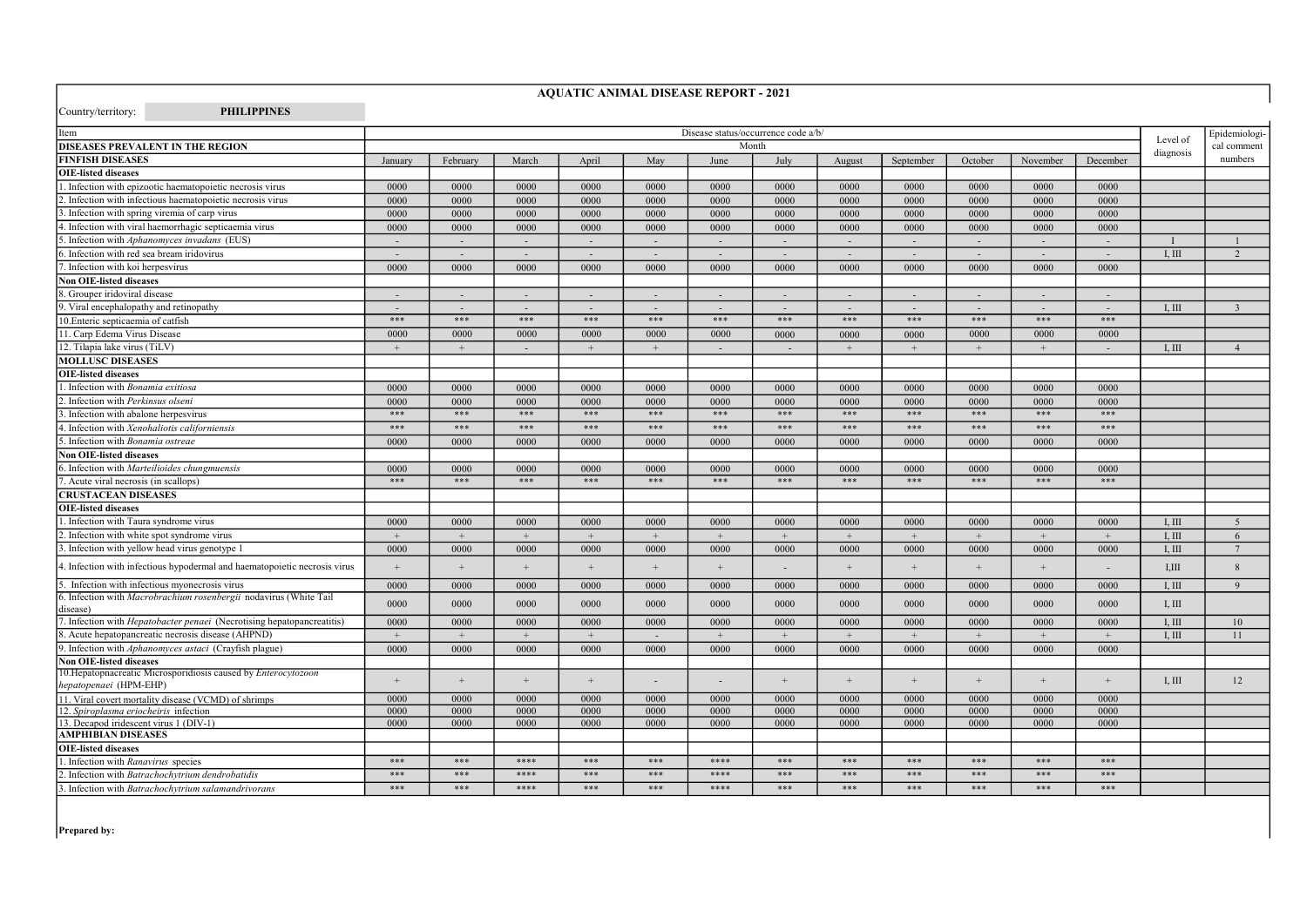| Name:                                   |  |  |  |  |  |  |  |
|-----------------------------------------|--|--|--|--|--|--|--|
| JOSELITO R. SOMGA, DVM                  |  |  |  |  |  |  |  |
| Position:<br>Veterinarian IV            |  |  |  |  |  |  |  |
| Date:<br>December 15, 2021              |  |  |  |  |  |  |  |
|                                         |  |  |  |  |  |  |  |
| <b>ANY OTHER DISEASES OF IMPORTANCE</b> |  |  |  |  |  |  |  |
|                                         |  |  |  |  |  |  |  |
|                                         |  |  |  |  |  |  |  |
|                                         |  |  |  |  |  |  |  |

## DISEASES PRESUMED EXOTIC TO THE REGION<sup>b</sup>

## LISTED BY THE OIE

Finfish: Infection with HPR-deleted or HPR0 salmon anaemia virus; Infection with salmon pancreas disease virus; Infection with Gyrodactylus salaris.

Molluscs: Infection with Marteilia refringens; Perkinsus marinus.

## NOT LISTED BY THE OIE

Finfish: Channel catfish virus disease

| a/ Please use the following occurrence code: |  |
|----------------------------------------------|--|
|----------------------------------------------|--|

| a. Please use the following occurrence code: |                                                                                                                         |                            |                                                                                                                  |
|----------------------------------------------|-------------------------------------------------------------------------------------------------------------------------|----------------------------|------------------------------------------------------------------------------------------------------------------|
| Occurrence code and                          | <b>Definition</b>                                                                                                       | Occurrence code and symbol | Definition                                                                                                       |
| symbol                                       |                                                                                                                         |                            |                                                                                                                  |
| Disease present                              | The disease is present with clinical signs in the whole country<br>(in domestic species or wildlife)                    | Disease absent             | The disease was absent in the country during the                                                                 |
| Disease limited to one                       | The disease is present with clinical signs, and limited to one                                                          |                            | reporting period (in domestic species or wildlife).                                                              |
| or more zones                                | or more zones/compartments (in domestic species or<br>wildlife)                                                         |                            | The disease has "never been reported" (historically                                                              |
| $+()$                                        |                                                                                                                         | Never reported<br>0000     | absent) for the whole country in domestic species and                                                            |
| Infection/infestation                        | Confirmed infestation or infection using diagnostic tests, but                                                          |                            | wildlife.                                                                                                        |
| $+2$                                         | no clinical signs observed (in domestic species or wildlife)                                                            |                            |                                                                                                                  |
| Infection/infestation                        |                                                                                                                         | No information             | No information is available regarding the presence or<br>the absence of this disease during the reporting period |
| limited to one or more                       | Confirmed infestation or infection using diagnostic tests, but<br>no clinical signs observed and limited to one or more | ***                        | (in domestic species or wildlife).                                                                               |
| zones                                        | zones/compartments (in domestic species or wildlife)                                                                    |                            |                                                                                                                  |
| $+2()$                                       |                                                                                                                         |                            |                                                                                                                  |
| Disease suspected                            | The presence of the disease was suspected but not confirmed<br>(in domestic species or wildlife)                        |                            |                                                                                                                  |
| Disease suspected but                        |                                                                                                                         |                            |                                                                                                                  |
| not confirmed and                            | The presence of the disease was suspected but not confirmed                                                             |                            |                                                                                                                  |
|                                              | limited to one or more and limited to one or more zones/compartments (in domestic<br>species or wildlife)               |                            |                                                                                                                  |
| zones<br>20                                  |                                                                                                                         |                            |                                                                                                                  |
|                                              | b/ If there is any changes on historical data, please highlight in RED                                                  |                            |                                                                                                                  |

## 1. Epidemiological comments:

(Comments should include: 1) Origin of the disease or pathogen (history of the disease); 2) Species affected; 3) Disease characteristics (unusual clinical signs or lesions); 4) Pathogen (isolated/sero-typed); 5) Mortality

| Comment No. |                                                                                                                                                                                                                                                  |
|-------------|--------------------------------------------------------------------------------------------------------------------------------------------------------------------------------------------------------------------------------------------------|
|             | Infection with Aphanomyces invadans (EUS)                                                                                                                                                                                                        |
|             | First Quarter:<br>EUS was not detected by gross morphological examination in Anguilla spp. (elver), Abicolor (elver) and A. bicolor pacifica (juvenile) from Nueva Ecija, Batangas and Tarlac. Examinations were conducted by BFAR Central and R |
|             | Second Quarter:<br>EUS was not detected by gross morphological examination in Anguilla spp. (grow-out) from Batangas and Cabadbaran. Examination was conducted by BFAR Central Fish Health Laboratory.                                           |
|             | Third Quarter:<br>EUS was not detected by gross morphological examination in Eel (grow-out) and Anguilla bicolor (grow-out) from Batangas, Cavite and Pampanga. Examination was conducted by BFAR Central Fish Health Laboratory.                |
|             | Fourth Quarter:<br>EUS was not detected by gross morphological examination in Eel (grow-out) and Anguilla bicolor (grow-out) from Batangas. Examination was conducted by BFAR Central Fish Health Laboratory.                                    |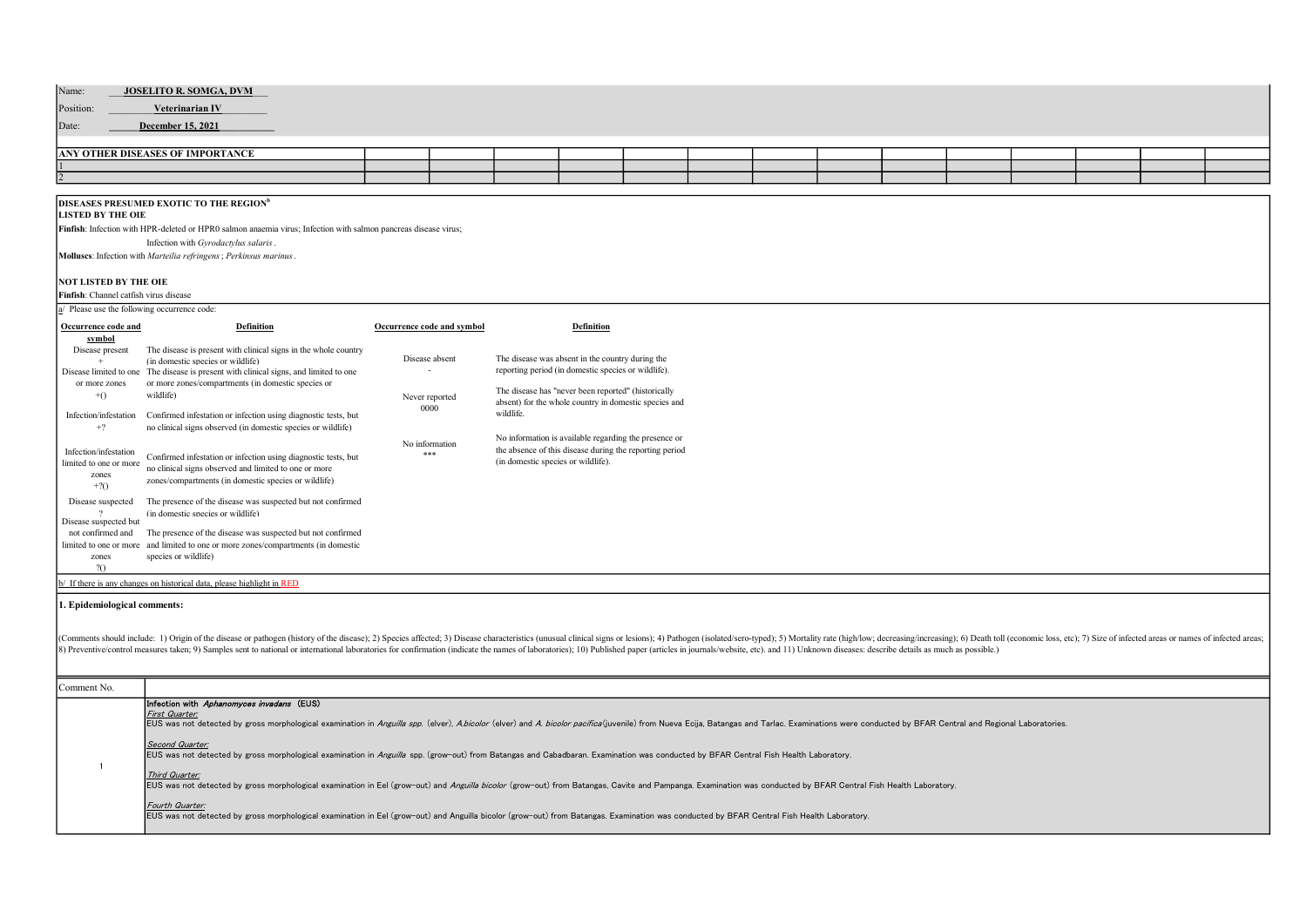|                | Red Seabream Iridoviral Disease (RSID)                                                                                                                                                                                                                                                                                                                                                                                                                                                                                                                                                                                                                                                                                                                                                                                                                                                                                                                                                                                                                                                                                                                                                                                                                                                                                                                                                                                                                                                                                                                                                                         |
|----------------|----------------------------------------------------------------------------------------------------------------------------------------------------------------------------------------------------------------------------------------------------------------------------------------------------------------------------------------------------------------------------------------------------------------------------------------------------------------------------------------------------------------------------------------------------------------------------------------------------------------------------------------------------------------------------------------------------------------------------------------------------------------------------------------------------------------------------------------------------------------------------------------------------------------------------------------------------------------------------------------------------------------------------------------------------------------------------------------------------------------------------------------------------------------------------------------------------------------------------------------------------------------------------------------------------------------------------------------------------------------------------------------------------------------------------------------------------------------------------------------------------------------------------------------------------------------------------------------------------------------|
|                | First Quarter:<br>Tilapia (fry) and Pompano (grow-out) analyzed using PCR test showed negative results for Red Seabream Iridoviral Disease. Samples were collected from Iloilo and Nueva Ecija. Examinations were conducted by BFAR Central, Reg<br>Fish Health Laboratories.                                                                                                                                                                                                                                                                                                                                                                                                                                                                                                                                                                                                                                                                                                                                                                                                                                                                                                                                                                                                                                                                                                                                                                                                                                                                                                                                  |
| $\overline{2}$ | Second Quarter:<br>Siganus guttatus, Milkfish (fingerling and grow-out) and Tilapia (fingerling and grow-out analyzed using PCR test showed negative results for Red Seabream Iridoviral disease. Samples were collected from Iloilo, Davao del S<br>SEAFDEC and BFAR Central Fish Health Laboratory.                                                                                                                                                                                                                                                                                                                                                                                                                                                                                                                                                                                                                                                                                                                                                                                                                                                                                                                                                                                                                                                                                                                                                                                                                                                                                                          |
|                | Third Quarter:<br>Decapterus macrosoma, Pompano (fingerlings), Molobicus Saline Tilapia (fingerlings), Milkfish (grow-out), and Tilapia (fingerlings and grow-out) were analyzed using Polymerase Chain Reaction (PCR) test showed negative resu<br>Dagupan, Agusan del Norte, Saranggani Province, Rizal, Nueva Ecija, and Davao Occidental. Examination was conducted by BFAR Central and Southeast Asian Fisheries Development Center (SEAFDEC) Fish Health Laboratories.                                                                                                                                                                                                                                                                                                                                                                                                                                                                                                                                                                                                                                                                                                                                                                                                                                                                                                                                                                                                                                                                                                                                   |
|                | Fourth Quarter:<br>Viral Encephalopathy and Retinopathy (VER)                                                                                                                                                                                                                                                                                                                                                                                                                                                                                                                                                                                                                                                                                                                                                                                                                                                                                                                                                                                                                                                                                                                                                                                                                                                                                                                                                                                                                                                                                                                                                  |
|                | First Quarter:                                                                                                                                                                                                                                                                                                                                                                                                                                                                                                                                                                                                                                                                                                                                                                                                                                                                                                                                                                                                                                                                                                                                                                                                                                                                                                                                                                                                                                                                                                                                                                                                 |
|                | Pompano (fingerlings, grow-out), tilapia (fry) analyzed using PCR showed negative results for Viral Encepahlopathy and Retinopathy. Samples were collected from Iloilo and Nueva Ecija. Examinations were conducted by BFAR Ce                                                                                                                                                                                                                                                                                                                                                                                                                                                                                                                                                                                                                                                                                                                                                                                                                                                                                                                                                                                                                                                                                                                                                                                                                                                                                                                                                                                 |
|                | Second Quarter:<br>Milkfish (fingerling and grow-out), Siganus guttatus, and Tilapia (fingerling and grow-out) analyzed using PCR tests showed negative results for Viral Encephalopathy and Retinopathy. Samples were collected from Iloilo, Dav<br>SEAFDEC and BFAR Central Fish Health Laboratories.                                                                                                                                                                                                                                                                                                                                                                                                                                                                                                                                                                                                                                                                                                                                                                                                                                                                                                                                                                                                                                                                                                                                                                                                                                                                                                        |
|                | Third Quarter:                                                                                                                                                                                                                                                                                                                                                                                                                                                                                                                                                                                                                                                                                                                                                                                                                                                                                                                                                                                                                                                                                                                                                                                                                                                                                                                                                                                                                                                                                                                                                                                                 |
| 3              | Decapterus macrosoma, Pompano (fingerlings), Grouper (grow-out), Milkfish (grow-out), Molobic Saline Tilapia (fingerlings), and Tilapia (fingerlings, iuvenile and grow-out) were analyzed using Polymerase Chain Reaction (PC<br>Samples were collected from Iloilo, Dagupan, Binangonan, Camarines Sur, Agusan del Norte, Marinduque, Albay, Sarangani Province, Nueva Ecija, and Davao Occidental. Examination was conducted by BFAR Central and Southeast As<br>Laboratories.                                                                                                                                                                                                                                                                                                                                                                                                                                                                                                                                                                                                                                                                                                                                                                                                                                                                                                                                                                                                                                                                                                                              |
|                | Fourth Quarter:<br>Milkfish (broodstock and grow out), Seabass (fingerling), 3-stripe damsel (grow out), Blue Anchas (grow out), green chromis (grow out), purple queen (grow out), Yellow anchas (grow out), yellow damsel (grow out), oil of cl<br>Chain Reaction (PCR) analysis and showed negative results for VER. Samples were collected from Eastern Samar, Zambales, Cebu, Nueva Ecija, Occidental Mindoro, Agusan del Norte, and Iloilo. Examination was conducted by BFAR<br>(SEAFDEC) Fish Health Laboratories.                                                                                                                                                                                                                                                                                                                                                                                                                                                                                                                                                                                                                                                                                                                                                                                                                                                                                                                                                                                                                                                                                     |
|                |                                                                                                                                                                                                                                                                                                                                                                                                                                                                                                                                                                                                                                                                                                                                                                                                                                                                                                                                                                                                                                                                                                                                                                                                                                                                                                                                                                                                                                                                                                                                                                                                                |
| $\overline{4}$ | Tilapia Lake Virus (TiLV)<br>First Quarter:<br>Origin of the disease or pathogen (history of the disease) - detected 3 farms<br>Species affected: Tilapia (fingerlings, fry, juvenile)<br>Pathogen: Tilapia Lake Virus<br>Size infected areas or names of infected areas: La Union, Nueva Ecija and Agusan del Norte<br>Samples sent to national or international laboratories for confirmation (indicate the name of the laboratories: Polymerase Chain Reaction (PCR) Test / BFAR Regional Fish Health Laboratory<br>Second Quarter<br>Origin of the disease or pathogen (history of the disease) - detected in 2 farms<br>Species affected: Tilapia (fingerlings, grow-out and broodstock)<br>Pathogen: Tilapia Lake Virus<br>Size of infected areas or names of infected areas: Bohol and Laguna<br>Samples sent to national or international laboratories for confirmation (indicate the name of laboratories): Polymerase Chain Reaction Test (PCR) / BFAR Central and BFAR Regional Fish Health Laboratory<br>Third Quarrter:<br>Origin of the disease or pathogen (history of the disease) $-$ detected in 8 farms<br>Species affected: Tilapia (juvenile, grow-out, breeder, and adult) and Oreochromis spp. (grow-out)<br>Pathogen: Tilapia Lake Virus<br>Size of infected areas or names of infected areas: Bukidnon, Bohol, Lanao del Norte, Davao Occidental, and Agusan del Norte<br>Samples sent to national or international laboratories for confirmation (indicate the name of laboratories): Polymerase Chain Reaction Test (PCR) / BFAR Central and BFAR Regional Fish Health Laboratories |
|                | Fourth Quarter:                                                                                                                                                                                                                                                                                                                                                                                                                                                                                                                                                                                                                                                                                                                                                                                                                                                                                                                                                                                                                                                                                                                                                                                                                                                                                                                                                                                                                                                                                                                                                                                                |
|                | Taura Svndrome (TS)                                                                                                                                                                                                                                                                                                                                                                                                                                                                                                                                                                                                                                                                                                                                                                                                                                                                                                                                                                                                                                                                                                                                                                                                                                                                                                                                                                                                                                                                                                                                                                                            |
|                | First Quarter:<br>P.vannamei (broodstock, adult, grow-out, juvenile, post-larvae, fry and nauplii) analyzed using PCR test showed negative for Taura Syndrome. Samples were collected from Butuan, Iloilo, Bulacan, Leyte, Oriental Mindoro, Cag<br>and Cebu. Examinations were conducted by BFAR Central and Regional Fish Health Laboratories.                                                                                                                                                                                                                                                                                                                                                                                                                                                                                                                                                                                                                                                                                                                                                                                                                                                                                                                                                                                                                                                                                                                                                                                                                                                               |
| 5              | Second Quarter:<br>P. monodon (grow-out and post-larvae) and P. vannamei (fry, nursery, post-larvae, adult, grow-out and broodstock) analyzed using PCR tests showed negative for Taura Syndrome. Samples were collected from Bulacan, Cagayan, C<br>Pangasinan, Nueva Ecija, Quezon, and Iloilo. Examinations were conducted by BFAR Central and BFAR Regional Fish Health Laboratories.                                                                                                                                                                                                                                                                                                                                                                                                                                                                                                                                                                                                                                                                                                                                                                                                                                                                                                                                                                                                                                                                                                                                                                                                                      |
|                | Third Quarter:<br>P. monodon (post-larvae and grow-out), P. indicus and P. vannamei (nauplii, post larvae, grow-out, adult, and broodstock) were analyzed using Polymerase Chain Reaction (PCR) test showed negative results for Taura Syndrome.<br>Mindoro, Surigao City, Zambales, Cebu, Agusan del Norte, Butuan, Davao del Sur, Levte, Pangasinan, Quezon, Batangas, and Bohol, Examinations were conducted by BFAR Central and Regional Fish Health Laboratories,                                                                                                                                                                                                                                                                                                                                                                                                                                                                                                                                                                                                                                                                                                                                                                                                                                                                                                                                                                                                                                                                                                                                         |
|                |                                                                                                                                                                                                                                                                                                                                                                                                                                                                                                                                                                                                                                                                                                                                                                                                                                                                                                                                                                                                                                                                                                                                                                                                                                                                                                                                                                                                                                                                                                                                                                                                                |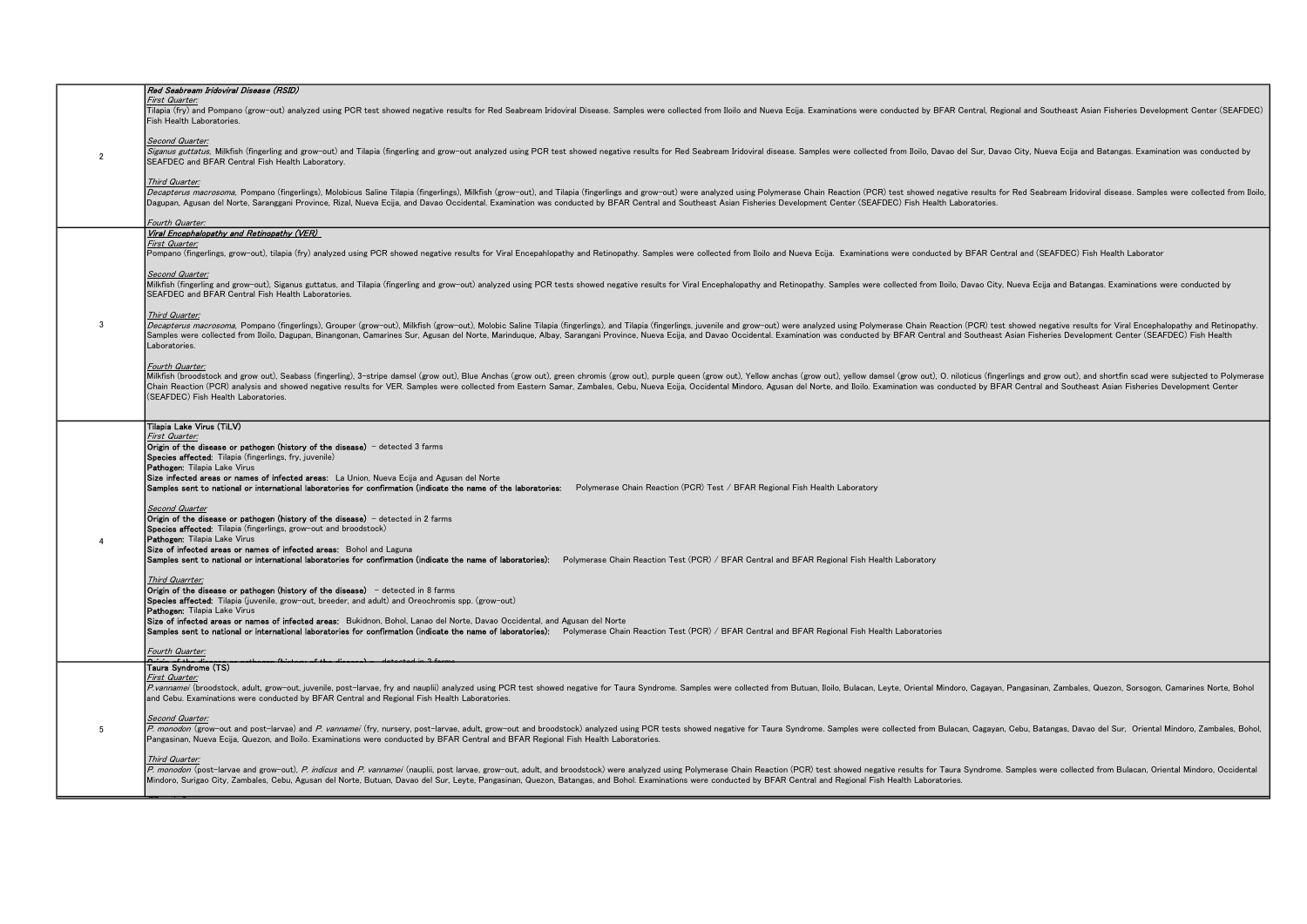|   | White Spot Disease (WSD)                                                                                                                                                                                                       |
|---|--------------------------------------------------------------------------------------------------------------------------------------------------------------------------------------------------------------------------------|
|   | First Quarter:                                                                                                                                                                                                                 |
|   | Origin of the disease or pathogen (history of the disease) - detected 3 farms                                                                                                                                                  |
|   | <b>Species affected:</b> P.monodon (broodstock and post-larvae) and P.vannamei (grow-out and iuvenile)                                                                                                                         |
|   | Pathogen: White Spot Syndrome Virus                                                                                                                                                                                            |
|   | Size infected areas or names of infected areas: Negros Occidental, Leyte, Cagayan, Mindoro, Sorsogon, Camarines Norte, Davao del Sur, Agusan del Norte, Misamis Oriental, Surigao del Sur                                      |
|   | Samples sent to national or international laboratories for confirmation (indicate the name of the laboratories: Polymerase Chain Reaction (PCR) Test / BFAR Central, Regional and SEAFDEC Fish Health Laboratories.            |
|   |                                                                                                                                                                                                                                |
|   | Second Quarter:                                                                                                                                                                                                                |
|   |                                                                                                                                                                                                                                |
|   | Origin of the disease or pathogen (history of the disease )- detected in 17 farms                                                                                                                                              |
|   | <b>Species affected:</b> P. Vannamei (post-larvae, grow-out and spawner), P. monodon (post-larvae, grow-out and spawner), S. olivacea (grow-out) and P. indicus (grow-out)                                                     |
| 6 | <b>Pathogen:</b> White Spot Syndrome Virus                                                                                                                                                                                     |
|   | Size of infected areas or names of infected areas : Iloilo, Negros Occidental, Oriental Mindoro, Cagayan, Agusan del Norte, Sorsogon, Camarines Norte, Cebu, Leyte and Leyte                                                   |
|   | Samples sent to national or international laboratories for confirmation (indicate the name of laboratories): Polymerase Chain Reaction (PCR), Conventional, and IQ Plus tests/ BFAR Central, BFAR Regional and SEAFDEC Fish He |
|   |                                                                                                                                                                                                                                |
|   | Third Quarter:                                                                                                                                                                                                                 |
|   | Origin of the disease or pathogen (history of the disease) $-$ detected in 10 farms                                                                                                                                            |
|   | Species affected: P. vannamei (post-larvae and grow-out), P. monodon (post-larvae and grow-out), and S. serrata (broodstock)                                                                                                   |
|   | Pathogen: White Spot Syndrome Virus                                                                                                                                                                                            |
|   | Size of infected areas or names of infected areas: Iloilo, Capiz, Camarines Sur, Leyte, and Agusan del Norte                                                                                                                   |
|   | Samples sent to national or international laboratories for confirmation (indicate the name of laboratories): Polymerase Chain Reaction (PCR) test / BFAR Regional and Southeast Asian Fisheries Development Center (SEAFDEC) F |
|   |                                                                                                                                                                                                                                |
|   |                                                                                                                                                                                                                                |
|   | Fourth Quarter:                                                                                                                                                                                                                |
|   | Infection with Yellow Head Virus Genotype 1 (YHV)                                                                                                                                                                              |
|   | First Quarter:                                                                                                                                                                                                                 |
|   | P.monodon (fry and grow-out) and P.vannamei (broodstock and grow-out) analyzed using PCR test showed negative results for Yellow Head Virus Genotype 1. Samples were collected from Butuan, Iloilo, Bulacan, Leyte and Mindoro |
|   | Health Laboratories.                                                                                                                                                                                                           |
|   |                                                                                                                                                                                                                                |
|   | Second Quarter:                                                                                                                                                                                                                |
| 7 | P. monodon (post-larvae, grow-out and broodstock) and P. vannamei (post-larvae, grow-out, adult and broodstock) analyzed using Conventional test showed negative result for Yellow Head Virus. Samples were collected from Bul |
|   | Zambales, Pangasinan, Bohol, Iloilo and Misamis Occidental. Examination was conducted by BFAR Central Fish and BFAR Regional Health Laboratories.                                                                              |
|   |                                                                                                                                                                                                                                |
|   | Third Quarter:                                                                                                                                                                                                                 |
|   | P. monodon (grow-out), P. vannamei (post-larvae and broodstock), and P. indicus were analyzed using Polymerase Chain Reaction (PCR) test showed negative result for Yellow Head Virus. Samples were collected from Bulacan, Or |
|   | Cebu, Agusan del Norte, Butuan, and Davao del Sur. Examination was conducted by BFAR Central Fish and Southeast Asian Fisheries Development Center (SEAFDEC) Fish Health Laboratories.                                         |
|   |                                                                                                                                                                                                                                |
|   |                                                                                                                                                                                                                                |
|   | Infection with Infectious Hypodermal and Haematopoietic Necrosis Virus (IHHNV)                                                                                                                                                 |
|   | First Quarter:                                                                                                                                                                                                                 |
|   | Origin of the disease or pathogen (history of the disease) - detected 6 farms                                                                                                                                                  |
|   | Species affected: P.monodon (post larvae) and P.vannamei (post-larvae, adult)                                                                                                                                                  |
|   | Pathogen: Infectious Hypodermal and Haematopoietic Necrosis Virus                                                                                                                                                              |
|   | Size infected areas or names of infected areas: Pampanga, Zambales, Quezon, Camarines Norte, Bohol and Cebu                                                                                                                    |
|   | Samples sent to national or international laboratories for confirmation (indicate the name of the laboratories: Polymerase Chain Reaction (PCR) Test / BFAR Regional Fish Health Laboratories.                                 |
|   |                                                                                                                                                                                                                                |
|   | Second Quarter:                                                                                                                                                                                                                |
|   | Origin of the disease or pathogen (history of the disease) - detected in 9 farms                                                                                                                                               |
|   | <b>Species affected</b> : P. monodon (post-larvae and grow-out) and P. vannamei (fry and adult)                                                                                                                                |
|   | Pathogen: Infectious Hypodermal and Heamatopoietic Virus                                                                                                                                                                       |
|   |                                                                                                                                                                                                                                |
|   | Size of infected areas or names of infected areas : Bulacan, Zambales, Sorsogon, and Camarines Norte                                                                                                                           |
|   | Samples sent to national or international laboratories for confirmation (indicate the name of laboratories): Polymerase Chain Reaction (PCR) / BFAR Central and BFAR Regional Fish Health Laboratories.                        |
| 8 |                                                                                                                                                                                                                                |
|   | Third Quarter:                                                                                                                                                                                                                 |
|   | Origin of the disease or pathogen (history of the disease) - detected in 14 farms                                                                                                                                              |
|   | Species affected: P. monodon (post-larvae). P. indicus and P. vannamei                                                                                                                                                         |
|   | <b>Pathogen:</b> Infectious Hypodermal and Heamatopoietic Virus                                                                                                                                                                |
|   | Size of infected areas or names of infected areas: Oriental Mindoro, Surigao City, Occidental Mindoro, and Camarines Norte                                                                                                     |
|   | Samples sent to national or international laboratories for confirmation (indicate the name of laboratories): Polymerase Chain Reaction (PCR) test / BFAR Central and Regional Fish Health Laboratories.                        |
|   |                                                                                                                                                                                                                                |
|   | Fourth Quarter:                                                                                                                                                                                                                |
|   | <b>Origin of the disease or pathogen (history of the disease)</b> - detected in 2 farms                                                                                                                                        |
|   | Species affected: P. vannamei (post -larvae and grow out)                                                                                                                                                                      |
|   | Pathogen: Infectious Hypodermal and Heamatopoietic Virus                                                                                                                                                                       |
|   |                                                                                                                                                                                                                                |
|   | Size of infected areas or names of infected areas: Oriental Mindoro, Surigao City, Occidental Mindoro, and Camarines Norte                                                                                                     |
|   | Samples sent to national or international laboratories for confirmation (indicate the name of laboratories): Polymerase Chain Reaction (PCR) test / BFAR Central and Regional Fish Health Laboratories.                        |
|   |                                                                                                                                                                                                                                |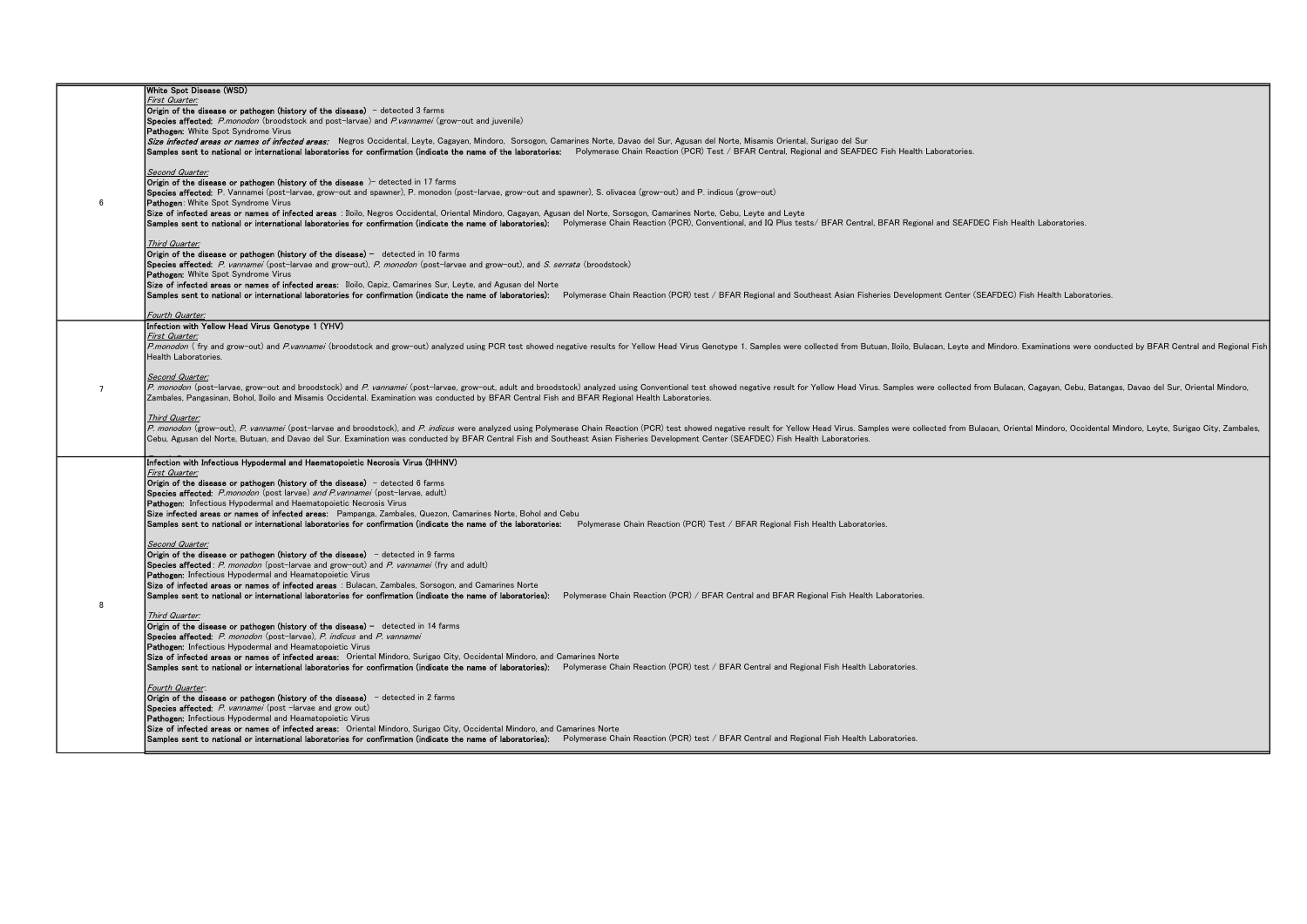|    | Infectious Myonecrosis (IMN)<br>First Quarter:<br>P.monodon (fry, grow-out) and P.vannamei (broodstock, grow-out, adult) analyzed using PCR test showed negative for Infectious Myonecrosis. Samples were collected from Butuan, Iloilo, Bulacan, Leyte, Mindoro, Cagayan, Bohol<br>Health Laboratory.<br>Second Quarter:<br>P. monodon (post-larvae, grow-out and adult) and P. vannamei (nursery, post-larvae, grow-out, broodstock and breeders) analyzed using PCR tests showed negative for Infectious Myonecrosis. Samples were collected from Bulaca<br>Pangasinan, Zambales, Quezon, Iloilo and Bohol. Examinations were conducted by BFAR Central and BFAR Regional Fish Health Laboratories.<br>Third Quarter:<br>P. monodon (post-larvae and grow-out), P. vannamei (post-larvae, grow-out, and broodstock), and P. indicus were analyzed using Polymerase Chain Reaction (PCR) test showed negative for Infectious Myonecrosis. Samples were c<br>Quezon, Surigao City, Zambales, Agusan del Norte, Butuan City, Bohol, Batangas, Davao del Sur, Leyte, and Cebu. Examinations were conducted by BFAR Central, Regional, and Southeast Asian Fisheries Development Center (SEAFD |  |
|----|----------------------------------------------------------------------------------------------------------------------------------------------------------------------------------------------------------------------------------------------------------------------------------------------------------------------------------------------------------------------------------------------------------------------------------------------------------------------------------------------------------------------------------------------------------------------------------------------------------------------------------------------------------------------------------------------------------------------------------------------------------------------------------------------------------------------------------------------------------------------------------------------------------------------------------------------------------------------------------------------------------------------------------------------------------------------------------------------------------------------------------------------------------------------------------------------|--|
|    | Fourth Quarter:<br>P. monodon (post-larvae and grow-out), P. vannamei (post-larvae, grow-out, adult, and broodstock), Macrobrachium rosenbergii(adult), and Thenus orientalisanalyzed using Polymerase Chain Reaction (PCR) test showed negative<br>Agusan del Norte, Oriental Mindoro, Cebu, Bohol, Iloilo, Pangasinan, Cagavan, Batangas, and Quezon, Examinations were conducted by BFAR Central, Regional, and Southeast Asian Fisheries Development Center (SEAFDEC) Fish Hea                                                                                                                                                                                                                                                                                                                                                                                                                                                                                                                                                                                                                                                                                                           |  |
|    | Necrotising Hepatopancreatitis (NHP)<br>First Quarter:<br>P.monodon (post-larvae, grow-out) and P.vannamei (broodstock, grow-out, post-larvae) analyzed using PCR test showed negative for Necrotising Hepatopancreatitis. Samples were collected from Butuan, Iloilo, Bulacan, Leyte, M<br>BFAR Central Fish Health Laboratory.<br>Second Quarter:<br>P. vannamei (post-larvae, breeders and broodstock) and P. monodon (grow-out) analyzed using PCR tests showed negative for Necrotising Hepatopancreatitis. Samples were collected from Bulacan, Cagayan, Oriental Mindoro, Boho<br>Health Laboratory.                                                                                                                                                                                                                                                                                                                                                                                                                                                                                                                                                                                  |  |
| 10 | Third Quarter:<br>P. vannamei (broodstock), P. monodon (grow-out), and P. indicus were analyzed using Conventional test showed negative for Necrotising Hepatopancreatitis. Samples were collected from Bulacan, Butuan, Surigao del Sur, Orient<br>del Norte, Butuan, Davao del Sur, and Leyte. Examinations were conducted by BFAR Central and Regional Fish Health Laboratories<br>Fourth Quarter:<br>P. vannamei (grow out and broodstock), and P. monodon (grow-out) analyzed using Conventional PCR test showed negative for Necrotising Hepatopancreatitis. Samples were collected from Bulacan, Agusan del Norte, Oriental Mind<br>Pangasinan, Batangas, and Quezon. Examinations were conducted by BFAR Central laboratory.                                                                                                                                                                                                                                                                                                                                                                                                                                                         |  |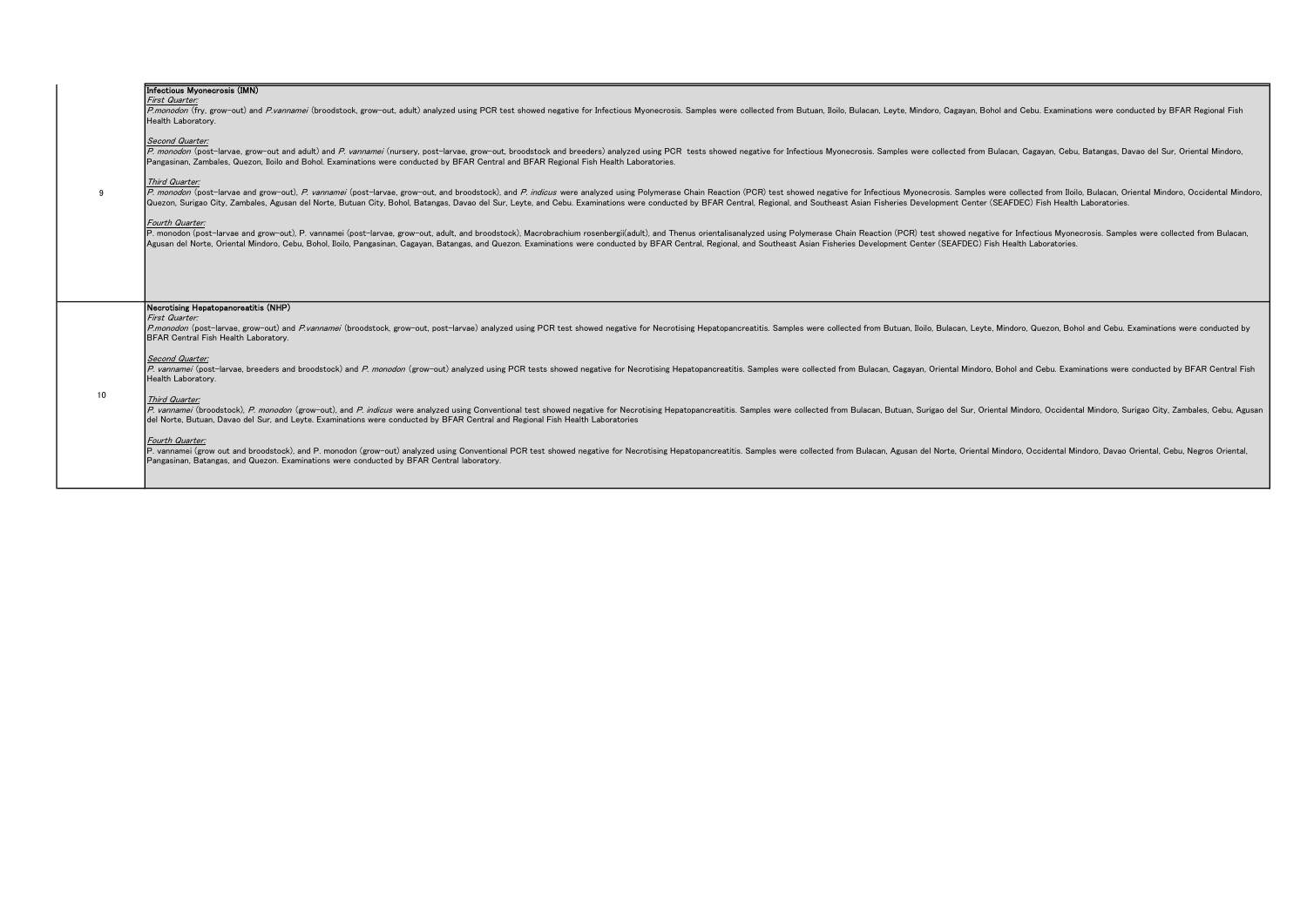|    | Acute Hepatopancreatic Necrosis Disease (AHPND)                                                                                                                                                                                |
|----|--------------------------------------------------------------------------------------------------------------------------------------------------------------------------------------------------------------------------------|
|    | First Quarter:                                                                                                                                                                                                                 |
|    | Origin of the disease or pathogen (history of the disease) - detected 5 farms                                                                                                                                                  |
|    | Species affected: P.vannamei (post-larvae, grow-out)                                                                                                                                                                           |
|    | Pathogen: Acute Hepatopancreatic Necrosis Disease                                                                                                                                                                              |
|    | Size infected areas or names of infected areas: Negros Occidental, Cagayan, Occidental Mindoro, Oriental Mindoro and Cebu                                                                                                      |
|    |                                                                                                                                                                                                                                |
|    | Samples sent to national or international laboratories for confirmation (indicate the name of the laboratories: Polymerase Chain Reaction (PCR) Test / BFAR Regional and SEAFDEC Fish Health Laboratories.                     |
|    |                                                                                                                                                                                                                                |
|    | Second Quarter:                                                                                                                                                                                                                |
|    | Origin of the disease or pathogen (history of the disease) - detected in 2 farms                                                                                                                                               |
|    |                                                                                                                                                                                                                                |
|    | Species affected: P. vannamei (post-larvae and grow-out)                                                                                                                                                                       |
|    | Pathogen: AHPND Vibrio parahaemolyticus                                                                                                                                                                                        |
|    | Size of infected areas or names of infected areas: Oriental Mindoro and Leyte                                                                                                                                                  |
|    | Samples sent to national or international laboratories for confirmation (indicate the name of laboratories) : Polymerase Chain Reaction Test (PCR) / BFAR Regional Fish Health Laboratory.                                     |
|    |                                                                                                                                                                                                                                |
|    |                                                                                                                                                                                                                                |
|    | Third Quarter:                                                                                                                                                                                                                 |
|    | Origin of the disease or pathogen (history of the disease) - detected in 9 farms                                                                                                                                               |
|    | Species affected: P. vannamei (post-larvae and grow-out)                                                                                                                                                                       |
| 11 | Pathoren: AHPND Vibrio parahaemolyticus                                                                                                                                                                                        |
|    |                                                                                                                                                                                                                                |
|    | Size of infected areas or names of infected areas: Iloilo, Bulacan, Cagavan, Zambales, Oriental Mindoro, and Leyte                                                                                                             |
|    | Samples sent to national or international laboratories for confirmation (indicate the name of laboratories); Polymerase Chain Reaction Test (PCR) / BFAR Central, Regional, and Southeast Asian Fisheries Development Center ( |
|    |                                                                                                                                                                                                                                |
|    |                                                                                                                                                                                                                                |
|    |                                                                                                                                                                                                                                |
|    | Fourth Quarter:                                                                                                                                                                                                                |
|    | <b>Origin of the disease or pathogen (history of the disease)</b> $-$ detected in 12 farms                                                                                                                                     |
|    | Species affected: P. vannamei (grow-out and juvenile), P monodon (juvenile and adult), and P indicus                                                                                                                           |
|    |                                                                                                                                                                                                                                |
|    | Pathogen: AHPND Vibrio parahaemolyticus                                                                                                                                                                                        |
|    | Size of infected areas or names of infected areas: Oriental Mindoro, Zambales, Cebu, Iloilo, Pangasinan, Cagayan, and Batangas                                                                                                 |
|    | Samples sent to national or international laboratories for confirmation (indicate the name of laboratories): Polymerase Chain Reaction Test (PCR) / BFAR Central fish health laboratory and Southeast Asian Fisheries Developm |
|    |                                                                                                                                                                                                                                |
|    |                                                                                                                                                                                                                                |
|    |                                                                                                                                                                                                                                |
|    |                                                                                                                                                                                                                                |
|    |                                                                                                                                                                                                                                |
|    |                                                                                                                                                                                                                                |
|    |                                                                                                                                                                                                                                |
|    |                                                                                                                                                                                                                                |
|    |                                                                                                                                                                                                                                |
|    |                                                                                                                                                                                                                                |
|    | Hepatopancreatic Microsporidiosis caused by Enterocytozoon hepatopanaei (HPM-EHP)                                                                                                                                              |
|    | First Quarter:                                                                                                                                                                                                                 |
|    | Origin of the disease or pathogen (history of the disease)- detected 6 farms                                                                                                                                                   |
|    |                                                                                                                                                                                                                                |
|    | Species affected: P.monodon (grow-out) and P.vannamei (fry, post-larvae, grow-out)                                                                                                                                             |
|    | Pathogen: Hepatopancreatic Microsporidiosis caused by Enterocytozoon hepatopanaei                                                                                                                                              |
|    |                                                                                                                                                                                                                                |
|    |                                                                                                                                                                                                                                |
|    | Size infected areas or names of infected areas: Pampanga, Zambales, Quezon, Camarines Norte, Bohol and Cebu                                                                                                                    |
|    | Samples sent to national or international laboratories for confirmation (indicate the name of the laboratories: Polymerase Chain Reaction (PCR) Test / BFAR Regional Fish Health Laboratories.                                 |
|    |                                                                                                                                                                                                                                |
|    | Second Quarter                                                                                                                                                                                                                 |
|    |                                                                                                                                                                                                                                |
|    | Origin of the disease or pathogen (history of the disease) - detected in 1 farm                                                                                                                                                |
|    | Species affected: P. monodon (post-larvae)                                                                                                                                                                                     |
|    | Pathogon: Enterocytozoon hepatopenaei                                                                                                                                                                                          |
|    | Size of infected areas or names of infected areas: Agusan del Norte                                                                                                                                                            |
|    |                                                                                                                                                                                                                                |
|    | Samples sent to national or international laboratories for confirmation (indicate the name of laboratories): Polymerase Chain Reaction Test (PCR) / BFAR Regional Fish Health Laboratory.                                      |
|    |                                                                                                                                                                                                                                |
|    | Third Quarter:                                                                                                                                                                                                                 |
|    | Origin of the disease or pathogen (history of the disease) - detected in 12 farms                                                                                                                                              |
|    |                                                                                                                                                                                                                                |
| 12 | Species affected: P. monodon (post-larvae and grow-out), P. vannamei (grow-out), and P. indicus (grow-out)                                                                                                                     |
|    | Pathogen: Enterocytozoon hepatopenaei                                                                                                                                                                                          |
|    | Size of infected areas or names of infected areas: Iloilo, Zambales, Batangas, Occidental Mindoro, Oriental Mindoro, and Misamis Occidental                                                                                    |
|    | Samples sent to national or international laboratories for confirmation (indicate the name of laboratories); Polymerase Chain Reaction Test (PCR) / BFAR Central, Regional, and Southeast Asian Fisheries Development Center ( |
|    |                                                                                                                                                                                                                                |
|    |                                                                                                                                                                                                                                |
|    | Fourth Quarter:                                                                                                                                                                                                                |
|    | Origin of the disease or pathogen (history of the disease) - detected in 12 farms                                                                                                                                              |
|    | Species affected: P. monodon (post-larvae and grow-out), P. vannamei (post-larvae, grow-out, and juvenile)                                                                                                                     |
|    |                                                                                                                                                                                                                                |
|    | Pathogen: Enterocytozoon hepatopenaei                                                                                                                                                                                          |
|    | Size of infected areas or names of infected areas: Davao Oriental, Zambales, Cebu, Iloilo, Batangas, and Albay                                                                                                                 |
|    | Samples sent to national or international laboratories for confirmation (indicate the name of laboratories): Polymerase Chain Reaction Test (PCR) / BFAR Central. Regional, and Southeast Asian Fisheries Development Center ( |
|    |                                                                                                                                                                                                                                |
|    |                                                                                                                                                                                                                                |
|    |                                                                                                                                                                                                                                |
|    |                                                                                                                                                                                                                                |
|    |                                                                                                                                                                                                                                |
|    |                                                                                                                                                                                                                                |
|    |                                                                                                                                                                                                                                |